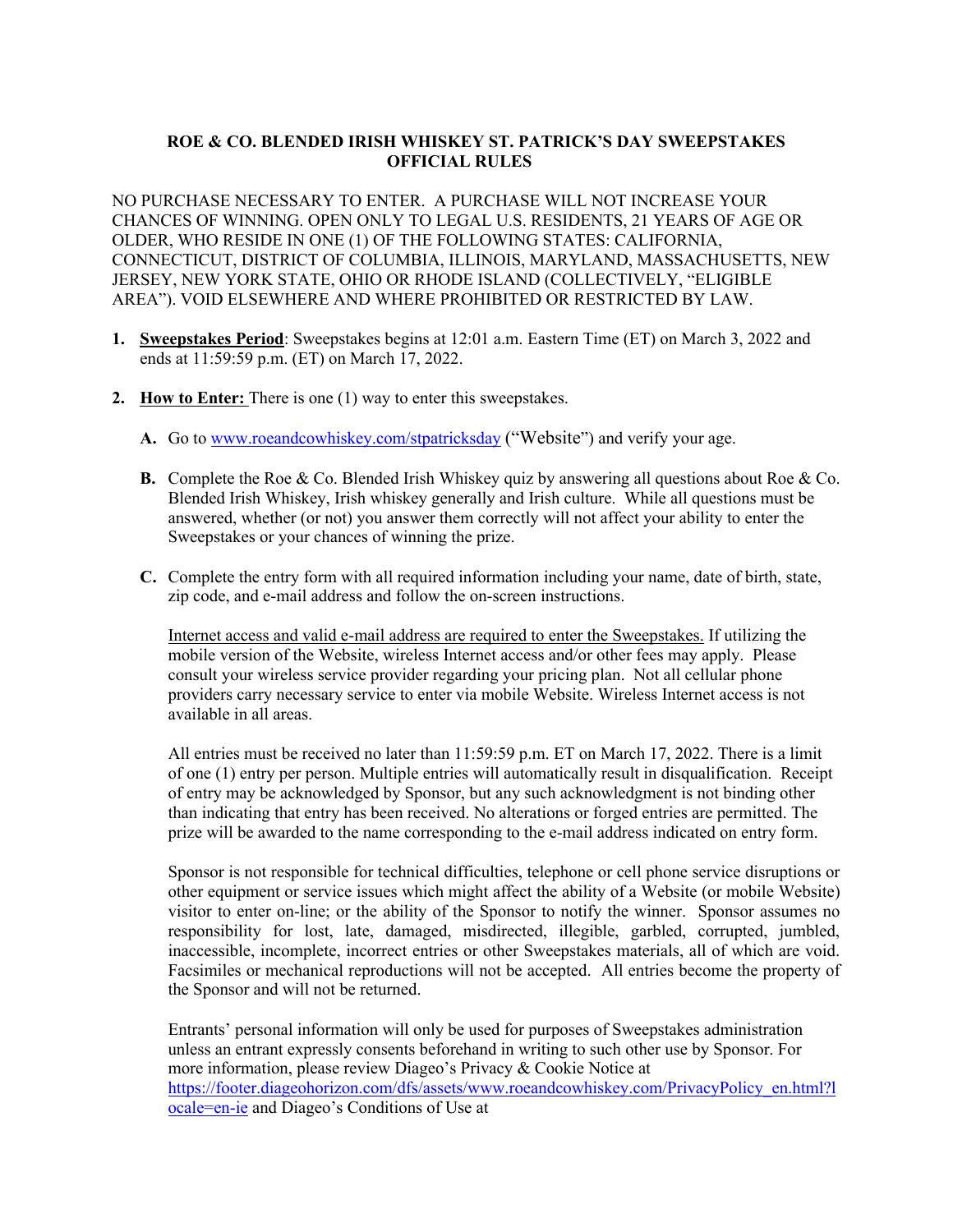https://footer.diageohorizon.com/dfs/assets/www.roeandcowhiskey.com/www.roeandcowhiskey.c om en-ie\_final\_TnC.html. In the event of any discrepancy between the privacy and cookie notice and these Official Rules, the privacy and cookie notice shall control and govern; in the event of any discrepancy between the conditions of use and these Official Rules, the conditions of use shall control and govern.

**Prize:** One (1) winner will be awarded a trip to Dublin, Ireland. Winner will receive a trip for him/herself and one (1) guest (who must be 21 or older). Trip is for three (3) days, three (3) nights, including: roundtrip coach air travel from international airport nearest winner's residence to Dublin (departure airport must be within the Eligible Area); standard, double occupancy accommodations for winner and guest for three (3) nights at a hotel of Sponsor's sole choosing in Dublin; private tour of the Roe  $& Co$ . Distillery for winner and guest (including a meet-and-greet opportunity with Head Distiller Lora Hemy); ground transportation between Dublin airport and hotel; one thousand dollars (\$1,000) spending money. **Alcohol beverages are not part of the prize.** Trip itinerary (including flights and hotel accommodations) will be determined by Sponsor in its sole discretion**.**

Trip is subject to availability, blackout dates, advanced notice requirements and other restrictions, including additional travel requirements due to COVID-19/Coronavirus (see below). **Unless Sponsor agrees to extend travel deadline as discussed below, the trip must be taken by September 1, 2023 or prize will be forfeited and an alternate winner may be selected in Sponsor's sole discretion.** Winner will select from several travel dates provided by Sponsor, with the understanding that (a) winner may not receive his/her first choice of travel date and (b) if none of the proposed travel dates are acceptable to winner, prize may be forfeited without compensation.

**Sponsor may – but is in no way obligated to – allow winner to extend the travel dates until no later than July 15, 2024, subject to the following conditions: (a) such travel extension is offered subject to availability, blackout dates and other restrictions; (b) the revised travel dates are subject to approval by Sponsor in its sole discretion and, as such, winner may not receive his/her first choice of revised travel dates; (c) no compensation or additional prizing of any kind will be awarded in conjunction with Sponsor allowing prize travel on such revised travel dates; (d) all restrictions concerning travel by September 1, 2023 apply to prize travel on such revised travel dates, to the extent applicable and (e) should Sponsor elect not to extend travel dates for any reason (or if winner is not available on any revised travel dates as proposed by Sponsor), prize will be forfeited and Sponsor shall not have any liability or obligation of any kind to winner under any legal theory.**

**SPECIAL CAUTION: COVID-19: To the fullest extent permitted by law, winner and his/her guest assume any and all risks of illness or injury which may arise directly or indirectly, in whole or in part, from prize travel, due directly or indirectly in whole or in part, to the COVID-19/Coronavirus epidemic/pandemic. Without limitation, winner and his/her guest each expressly acknowledge that, notwithstanding the safety precautions taken by Roe & Co. Distillery, air carrier, hotel property, and other providers of travel-related services, it is possible that he/she may still contract COVID-19/Coronavirus. Additionally, winner/guest understand and agree that, in response to economic and/or social conditions engendered by COVID-19/Coronavirus (including but not limited to any regulations/laws imposed by the United States, the Republic of Ireland or any political subdivision of either country), Sponsor may be compelled to modify, postpone or even cancel outright the trip perhaps with little (if any) advanced notice; and, in such case, Sponsor's liability to winner**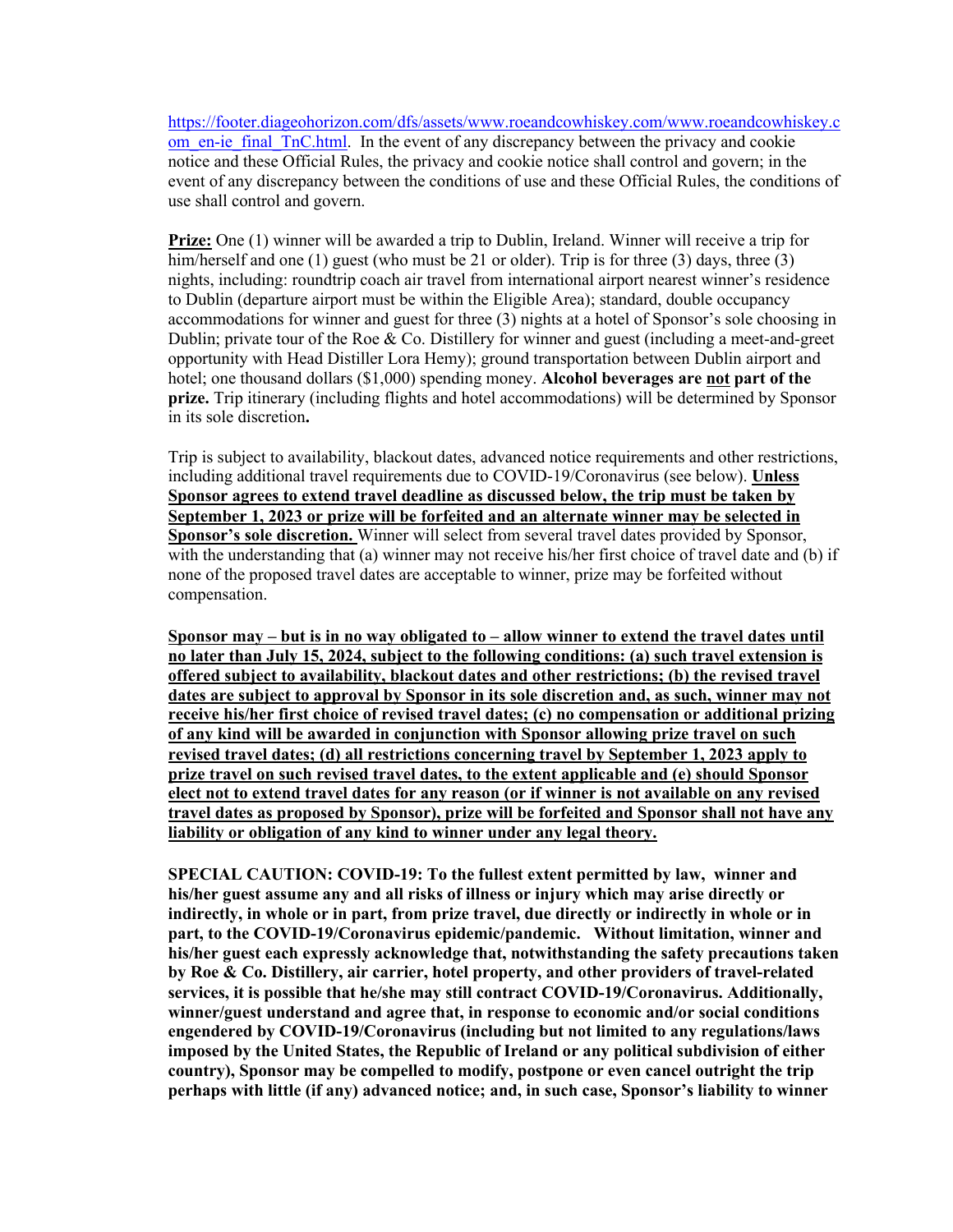**will not exceed the value of the prize (as set forth below), with Sponsor having no liability whatsoever to guest.** 

**Winner and guest further understand and agree that Sponsor has not obtained any travel or other insurance for them relative to the trip. In all cases, winner and guest indemnify, release and agree to hold harmless Sponsor from any and all liability which may arise directly or indirectly, in whole or in part, from taking the trip.**

Private tour is subject to the terms and conditions of Roe  $\&$  Co. Distillery which may include proper attire; a prohibition on taking photos/video at certain times/areas of tour; and following all instructions of Roe & Co Distillery personnel.

Meet-and-greet element of prize has no value and is subject to the availability of Ms. Hemy. If meet-and-greet opportunity with Ms. Hemy cannot be offered as originally intended by Sponsor or is unavailable for any reason, Sponsor's liability shall be limited to the award of the remaining elements of the prize and winner will not receive any additional compensation or substitute prize.

Winner and his/her guest must conduct themselves at all times in a socially responsible, respectful and appropriate manner (including following all private guidance and governmental mandates intended and designed to prevent contracting and/or spreading COVID-19/Coronavirus [including requirements imposed by Roe  $&$  Co. Distillery]) and providing proof of vaccination status as a condition of travel within or entry/exit into the United States or the Republic of Ireland or engaging in any activity in either country, complying with quarantines at his/her sole expense as a condition of travel within or entry/exit into the United States or the Republic of Ireland, social distancing, mask-wearing and testing for COVID-19/Coronavirus); and, should winner and/or guest fail to do so, prize may be immediately terminated and Sponsor may pursue other legal sanctions against the winner and/or guest.

If winner chooses to travel without a guest (or if guest cannot satisfy requirements for international travel or fails to timely complete and return a liability release and publicity release [where legal] as discussed below), prize will be awarded in increments appropriate for a single traveler (i.e., the winner him/herself) and no substitute prize or compensation will be awarded and, accordingly, the prize value will be less than the amount indicated below.

Valid travel documents (including passport) are required for international travel and are the sole responsibility of winner and guest. Any and all unspecified expenses incurred in conjunction with prize travel (meals, souvenirs and other incidentals) are the sole responsibility of winner and guest. Prize must be accepted as set forth above; if any element of prize is unclaimed or unused by winner, such prize element will be forfeited without compensation of any kind. In accepting prize, winner understands and agrees that trip to the Republic of Ireland involves overseas travel; and, should winner choose to decline the prize due to health concerns (attributable to COVID-19/Coronavirus or otherwise) or for any other reason, the prize will be forfeited, and he/she will not receive any compensation or alternate prize of any kind.

Approximate Retail Value of Prize is \$6,000. Retail value of Prize may vary depending on point of departure and other factors.

## **Winner may choose to receive a check for \$6,000 as Prize in lieu of trip by advising Sponsor accordingly at time of prize acceptance.**

**3. Winner Determination:**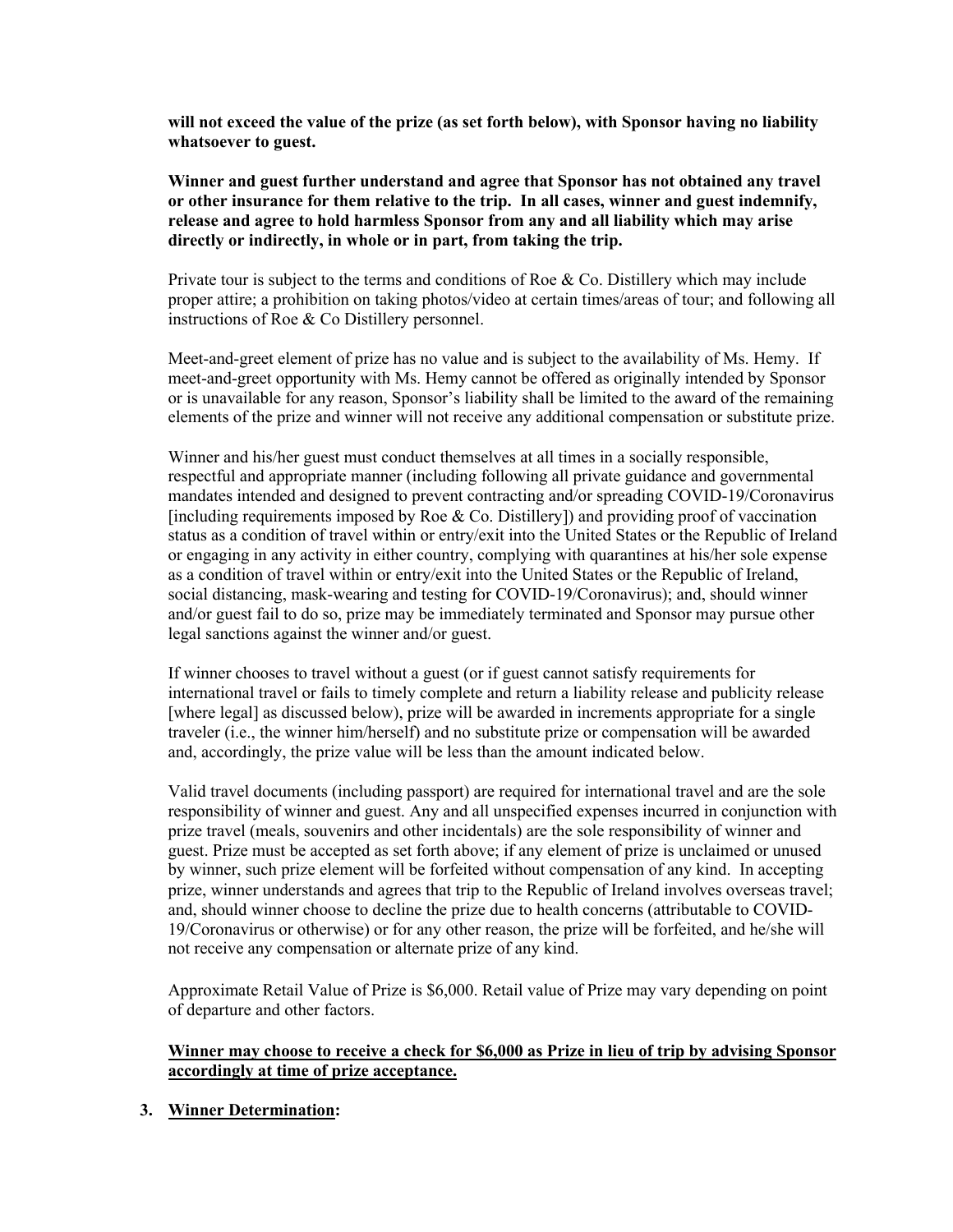Winner will be determined via random drawing on or about March 21, 2022. Random drawing will be conducted by an independent third party judging organization ("Judges"), whose decisions will be final in all matters relating to the Sweepstakes. Odds of winning the prize will be determined by the total number of eligible entries received. Winner will be notified by e-mail on or about March 22, 2022.

Winner will be required to sign an Affidavit of Eligibility, a Liability Release and a Publicity Release (where lawful), accompanied by valid government-issued photo identification, within five (5) days of notification or prize will be forfeited and may be awarded to another winner at Sponsor's sole discretion. If winner cannot be located or does not respond to attempt to be notified within five (5) days, prize will automatically be forfeited, and an alternate winner may be selected at Sponsor's sole discretion. If trip is accepted as prize, guest of winner must sign and return a Liability Release and a Publicity Release (where lawful), accompanied by valid government-issued photo identification, within five (5) days of notification of winner. If guest fails to do so, he/she will not be permitted to accompany the winner on the trip and Sponsor in its sole discretion may allow winner to select another person as his/her replacement guest contingent upon such replacement guest being 21 years of age or older and signing/returning a Liability Release and a Publicity Release [where lawful].) If Sponsor determines in its sole discretion that sufficient time does not remain prior to the trip for selection and verification of replacement guest or if such replacement guest also does not comply with the applicable requirements, winner must accept the prize without a guest; and, winner will not receive any additional prize or compensation in conjunction therewith.

Winner and his/her guest (if applicable) agree that an electronic signature/affirmation or facsimile version of the Affidavit of Eligibility, a Liability Release and a Publicity Release (where lawful) or Liability Release and Publicity Release (where lawful), if and as applicable, shall have the same legal force and effect as a hand-signed document. Notwithstanding the foregoing, should Sponsor determine in its sole discretion that the electronically signed/affirmed/facsimile version of the Affidavit/Release (for winner) or Release (for guest) [if applicable] is not acceptable, Sponsor may condition award of prize or accompanying winner on the trip (if applicable) on return of the actual hand-signed document.

Except where prohibited, acceptance of prize constitutes winner's consent to use of his/her name, likeness and biographical data for advertising and promotional purposes without additional compensation.

- **4. Eligibility:** This Sweepstakes is open only to legal U.S residents of the Eligible States who are 21 years of age or older at the time of entry. Void elsewhere and where prohibited or restricted by law. Employees of the following entities and members of their families or households are not eligible for participation under any circumstances: Diageo Americas, Inc. and its affiliates, printers, advertising and promotion agencies (including Judges), alcohol beverage suppliers, importers, wholesalers, distributors or retailers. All federal, state and local laws apply.
- **5. General Conditions:** Entry in the Sweepstakes constitutes an entrant's full and unconditional agreement to abide by and accept the terms and conditions of these Official Rules. No substitution of prize or cash equivalent except at Sponsor's sole discretion (assuming that winner does not select \$6,000 check as prize in lieu of trip). Prize is non-transferable except at the sole discretion of the Sponsor. All federal, state and local taxes on the prize are winner's sole responsibility. By accepting prize, winner waives the right to assert as a cost of winning said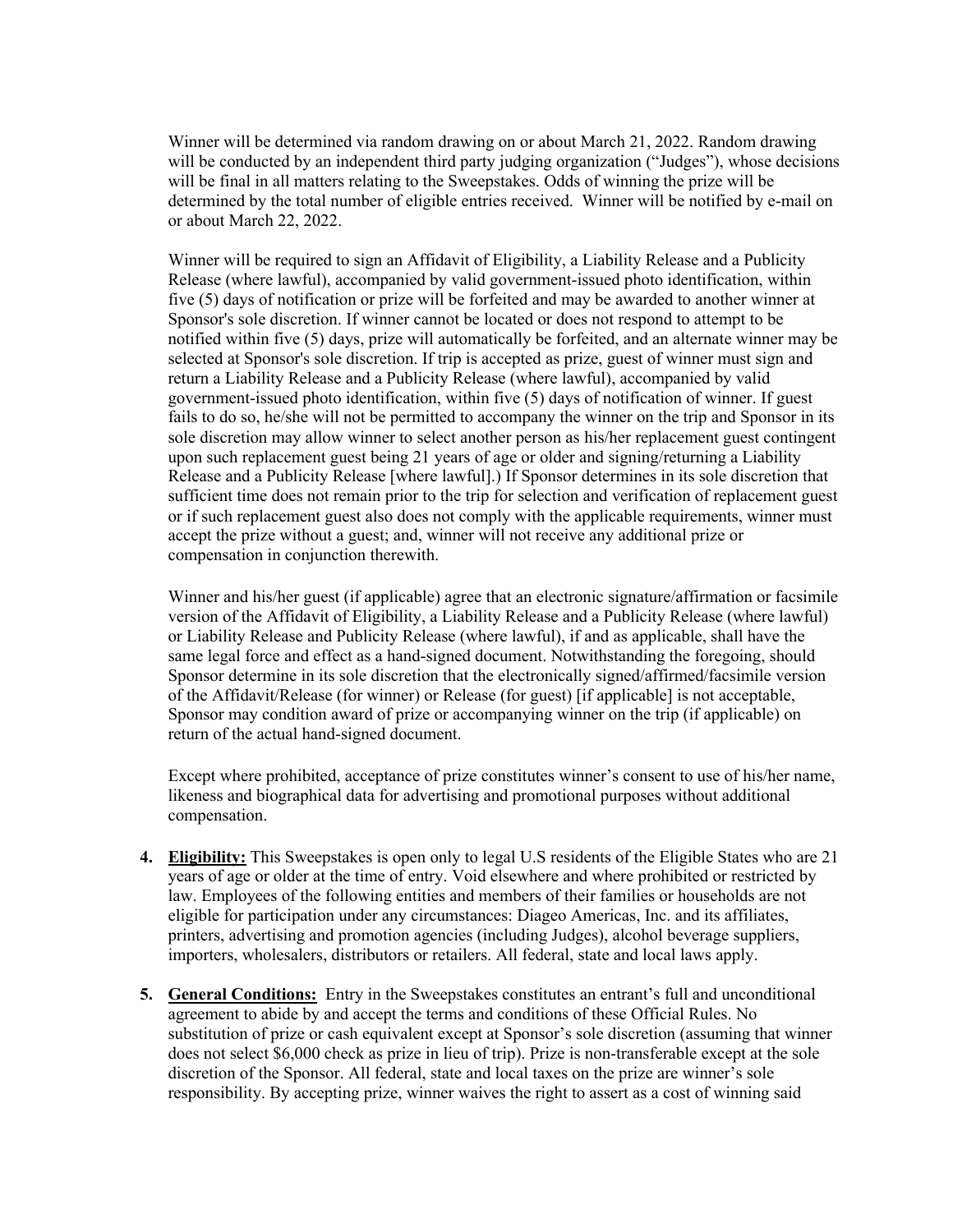prize, any and all costs of redemption or travel to redeem said prize and any and all liability that might arise from redeeming or seeking to redeem said prize. If trip is accepted as prize, it is the winner's sole responsibility to arrange transportation to and from the international airport nearest winner's residence (in the Eligible Area); and winner and guest must travel together on the same itinerary as set by Sponsor in its sole discretion. Sponsor reserves the right to conduct a background check of any criminal records of winner and his/her guest (if applicable). To the extent necessary and permitted by law, winner and his/her guest (if applicable) shall authorize this background check. Sponsor reserves the right, at its sole discretion, to disqualify winner and his/her guest (if applicable) based on the background check. Winner also accepts sole responsibility for any miscellaneous costs relating to acceptance of prize.

Entrants hereby agree to indemnify and hold Sponsor as well as Meta Platforms, Inc. (formerly, Facebook, Inc.) harmless from and against any third party claims, actions or proceedings of any kind and from any and all damages, liabilities, costs and expenses, including attorney fees and court costs, arising out of any breach or alleged breach of any of the warranties and representations set forth above and/or participation in this Sweepstakes (regardless of the cause of such injury, damage or loss) and/or the delivery and/or subsequent use or misuse of the prize awarded (including any travel or activity related thereto), including but not limited to any injury/damage/loss arising directly or indirectly, in whole or in part, from exposure to COVID-19/Coronavirus. IF TRIP IS ACCEPTED AS THE PRIZE: SPONSOR MAKES NO REPRESENTATION, WARRANTY OR GUARANTEE OF ANY KIND REGARDING THE PRIZE (OR ANY ELEMENT THEREOF), INCLUDING THE WARRANTY OF MERCHANTABILITY OR FITNESS FOR THE INTENDED PURPOSE. THE ONLY WARRANTIES – IF ANY – ARE THOSE OF THE ENTITY SUPPLYING THE APPLICABLE GOOD/SERVICE WHICH IS PART OF THE PRIZE.

The value of the prize won by a participant under the sweepstakes may be taxable as income to its winner. Winner is solely responsible for any and all taxes and/or fees associated with the prize. Winner will be issued an IRS Form W-9 with the Affidavit of Eligibility, a Liability Release and a Publicity Release (where lawful) and a subsequent IRS Form 1099. Upon receipt of prize, the winner shall be required to comply with any and all applicable federal, state and local laws, rules and regulations.

In consideration of his/her receipt of any prize, prize winner for himself or herself and his or her guest, heirs, personal representatives and assigns shall voluntarily and knowingly completely and forever release, waive and discharge Sponsor and all related parties, as well as Meta Platforms, inc. (formerly, Facebook, Inc.) against any and every kind of claim, demand, injury, costs, attorney fees, right, liability or cause of action or other liabilities of whatever kind or nature, known or unknown, absolute or contingent, and whether or not fixed, which the prize winner ever had, now has or might in the future have arising in any way or related to this Sweepstakes, including, but not limited to, prize winner's participation in the Sweepstakes; prize winner's Sweepstakes entry; use of prize winner's name, biographical information, signature, image or likeness; prize winner's receipt, use or inability to use any prize or part thereof, including but not limited to injury or loss sustained in any travel related to the prize; financial claims; physical and/or emotional injury; and/or any other legal claim that may arise, whether under contract, tort, warranty or any other theory or claim, including but not limited to any injury/damage/loss arising directly or indirectly, in whole or in part, from exposure to COVID-19/Coronavirus.

Sponsor shall have the right, in its sole discretion, to abbreviate, modify, suspend, cancel or terminate this promotion, or any part thereof, at any time, for any reason, without notice or further obligation.